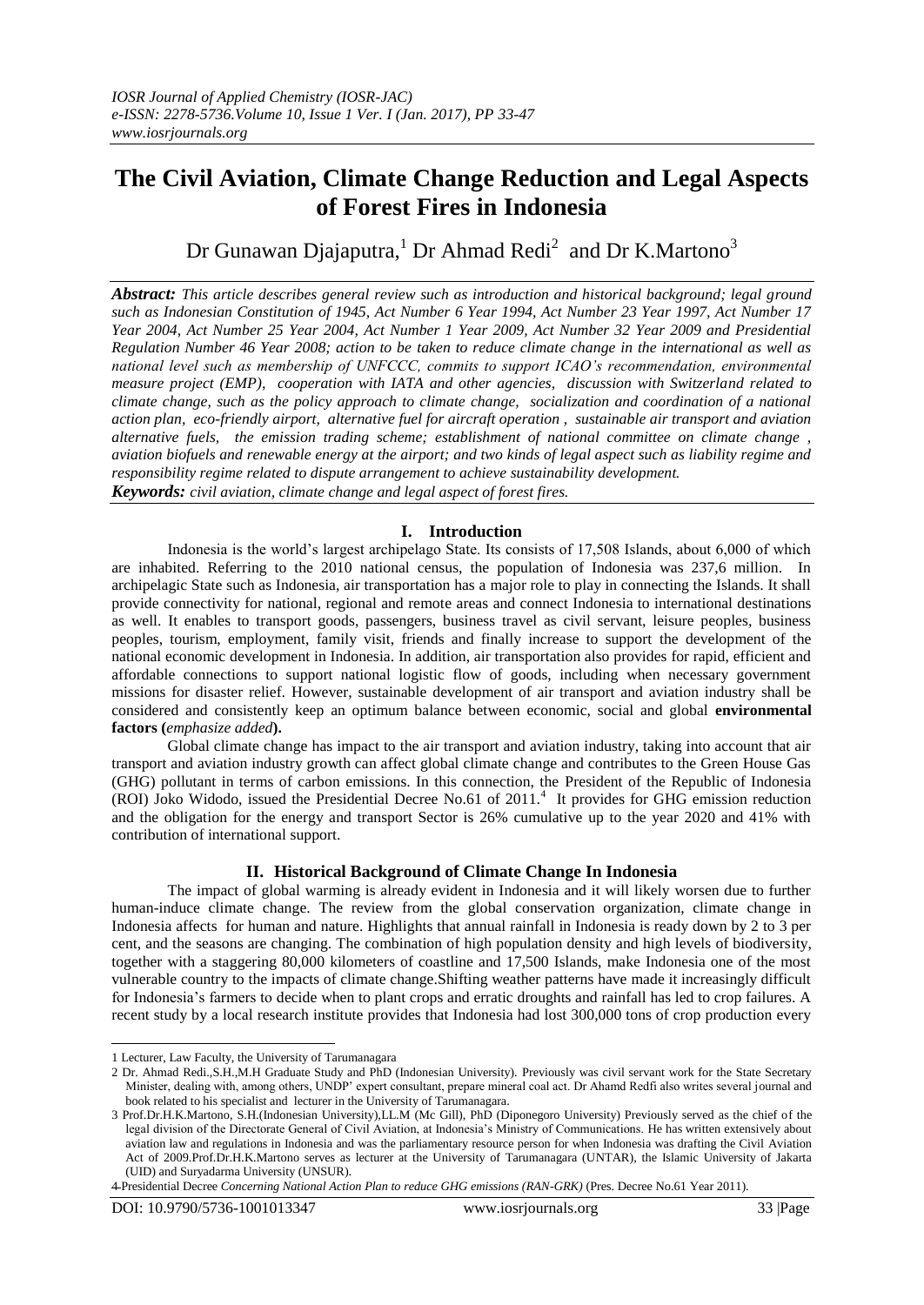year between 1997-2000, three times annual loss in the previous decade. Climate change in Indonesia means millions of fishermen are also facing harsher weather conditions while dwindling fish stocks affect their income. As rainfall decreases during critical times of the year translates into higher drought risk, consequently a decrease in crop yield, economic instability and drastically more undernourished people. This will undo Indonesia's progress against poverty and food insecurity. WWF's review shows that increased rainfall during wet time of the year may lead to high flood risk, such as the Garut, Sukabumi, Cirebon and Bandung cities (West Java) flood and others provinces that killed people and displaced nearly half a million people, with economic losses of US\$ 450 million.

Climate change impacts are noticeable throughout the Asia-Pacific region. More frequent and sever waves, floods, extreme weather events and prolonged droughts will continue to lead to increased injury, illness and death. Continued warming temperatures will also increase the number malaria and dengue fever cases and lead to an increase in other infection as a result of poor nutrition due to food production disruption. The Indonesian government has taken its role seriously and lead the way in the fight against national and global climate change. Indonesia has to take up the challenge of climate change, putting climate adaptation in the development agenda, promoting sustainable land use, as well as demanding support from industrialized nations. Indonesia is already a significant emitter of GHG emission due to deforestation and land-used change estimated at 2 million hectares per year and accounts for 85 per cent of the country's annual GHG emissions. It is also a serious coal producer and use in the region.With regards to air transport and aviation industry, Indonesia and neighboring countries such Australia, Brunei, Malaysia, Singapore and other international organization such as International Civil Aviation Organization (ICAO), International Air Transport Association (IATA) and aircraft manufactures jointly take action to reduce climate change. In addition, all aviation industry such as Garuda Indonesia, Sriwijaya Air, Lion Air, airport operators such as PT Angkasa Pura I and PT Angkasa Pura II and government institution such as National Disaster Prevention Agency (BPBN) join together to reduce climate change in Indonesia.

## **III. Legal Ground of Climate Change**

In Indonesia, climate change regulated by Indonesian Constitution of 1945, Act Number 6 Year 1994,<sup>5</sup> Act Number 23 Year 1997,<sup>6</sup> Act Number 17 Year 2004,<sup>7</sup> Act Number 25 Year 2004,<sup>8</sup> Act Number 1 Year 2009,<sup>9</sup> Act Number 32 Year 2009<sup>10</sup> and Presidential Regulation Number 46 Year 2008,<sup>11</sup> as follows:

#### **a. Indonesian Constitutional Law of 1945**

With regards to environmental sustainability devleopment, Indonesian Constitution Law of 1945 provides that a good and healthy environmental shall be come the fundamental right to every citizen of Indonesia, for that reason the national economic development shall be organized based on the principles of sustainable and environmentally-friendly development. The environmental quality that is currently declining and has threatened the survival of human life and other living things and there is a need of protection and environmental management on serious and consistent basis by all the stakeholders. With regards the global is increasing to result a climate change that is exacerbating the environmental degradation, therefore it is necessary to conduct protection and management of environment. In order to ensure the legal certainty and the protection of the right of every person to earn a goods and healthy living environment as part of the overall protection of the ecosystem, it shall be necessary to issued an Act to enhance public welfares and achieve happiness of life based on the Pancasila philosophy, and implement environmentally sustainability development guided by an integrated and comprehensive national policy which take into consideration the needs of present as well as future generation.<sup>12</sup>

#### **b. Act No.6 Year 1994**

**-**

<sup>5</sup>Act *Concerning Ratification of United Nations Framework Convention on Climate Change* (Act No.6 Year 1994), (State Gazette of the Republic of Indonesia Year 1994 Number 42, Supplement Gazette of the Republic of Indonesia Number 3557.

<sup>6</sup> Act *Concerning Environment Management*, (Act.No.23 Year 1997), State Gazette of the Republic of Indonesia Year 1997 Number 68, Supplement State Gazette of the Republic of Indonesia Number 3699.

<sup>7</sup> Act *Concerning Ratification of Kyoto Protocol to the United Nations Framework Convention on Climate Change* (Act No.17 Year 2004) State Gazette of the Republic of Indonesia Year 2004 Number 72, Supplement Gazette of the Republic of Indonesia Number 4403.

<sup>8</sup> Act *Concerning National Development Planning System* (Act No.25 Year 2004), State Gazette of the Republic of Indonesia Year 2004 Number 104, Supplement State Gazette of the Republic of Indonesia Number 4421.

<sup>9</sup> Act *Concerning Civil Aviation, (act No.1 Year 2009)*. State Gazette of the Republic of Indonesia (ROI) Number 1 Year 2009, Supplement Gazette of the Republic of Indonesia Number 4956.

<sup>10</sup> Act *Concerning Protection and Management of Environment*, (Act No.32 Year 2009), State Gazette of the Republic of Indonesia No.140 Year 2009 ( 3 October 2009).

<sup>11</sup> Presidential Regulation *Concerning National Council for Climate Change*, (Pres.Reg.No.46 Year 2008) [4 July 2008].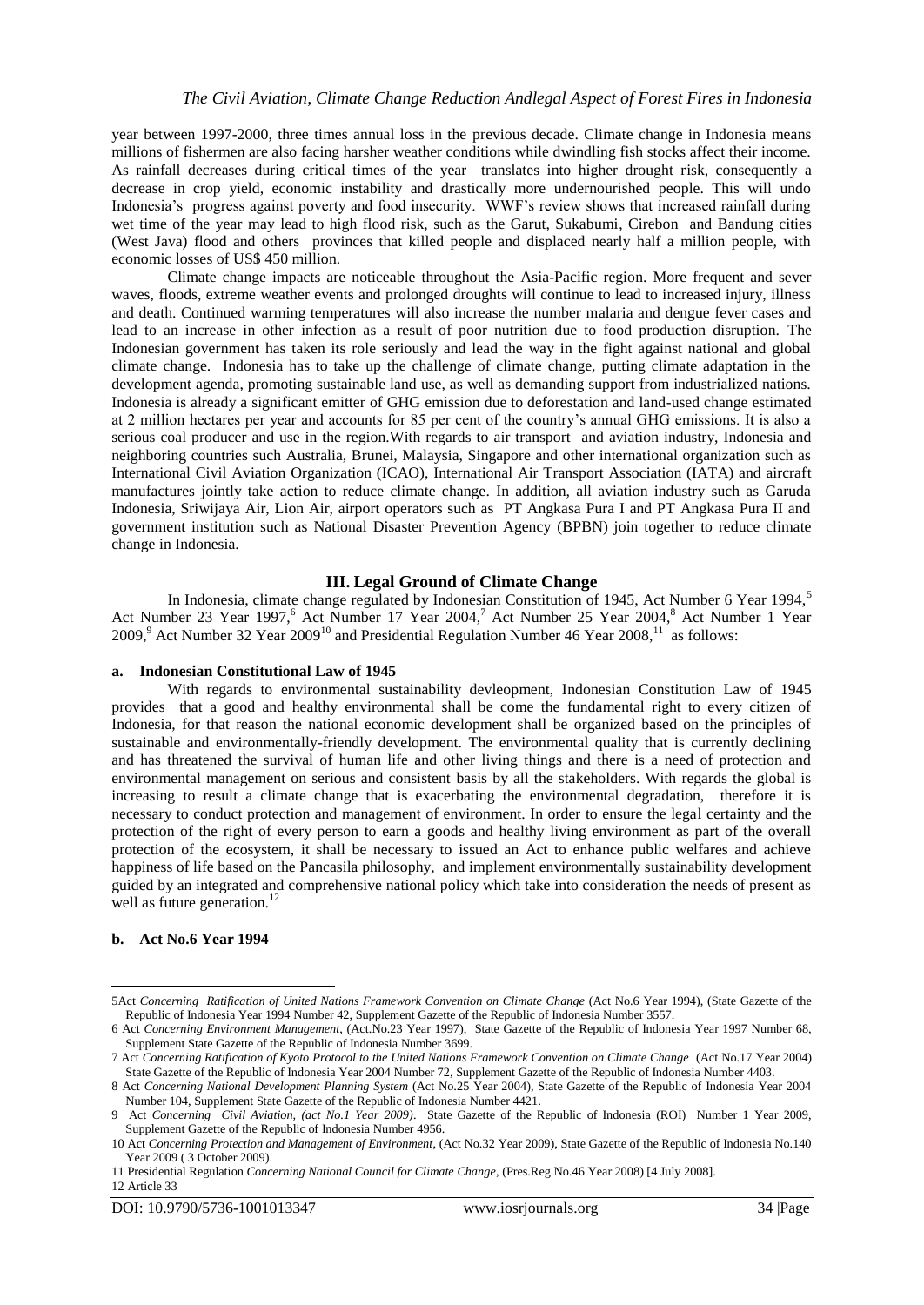Taking into account that global warming is a real threat to human welfare, Indonesia strongly supports the objective of the United Nations Framework Convention on Climate Change (UNFCCC) to prevent the anthropogenic gas concentration in the atmosphere exceeding a level that would endanger the existence of life on earth. It is the reason, on 5 June 1992, Indonesia signed the UNFCC. For the purpose to implement the UNFCCC, the President of the ROI issued Act No.6 Year 1994.<sup>13</sup> It stipulates the right and obligation of the State. One of the obligation is to communicate actions taken to mitigate climate change. It is the reason, the Minister of Environmental (MOE) established the National Committee on Climate Change (NCCC) as described in the next description.

#### **c. Act Number 23 Year 1997**

Act No.23 Year 1997<sup>14</sup> regulates environmental provisions. It provides, among others, general provision; basis, objectives and target; community, rights, obligation and the role; the authority of environmental management; preservation of environmental functions; environmental compliance requirement; environmental disputes settlement; investigation; criminal provision, transitional provisions and closing provisions.With regard to climate change, regulated in Article 9 of Act No.23 Year 1997. It provides that the government of the ROI determines national policies on environmental management. Such determination of policies, shall take into consideration of religious values, culture and traditional and living norms of the community, whilst the performing environmental management shall integrated manner by the government institution in accordance with their respective field of task and responsibility, the public and other agents of development and taking into account the integrated planning. In addition, environmental management shall be performed in an integrated manner with spatial management, protection of non-biological natural resources, protection of artificial resources, conservation of biological natural resources and their ecosystems, cultural preservation, biodiversity and climate change (*emphasis added*) as well. For the implementation of such planning of the environmental is coordinated by the MOE of the ROI.<sup>15</sup>

#### **d. Act Number 17 Year 2004**

The UNFCCC was adopted at the United Nations Headquarters, New York on the 9 May 1992. In accordance with Article 20, it was opened for signature at Rio de Janeiro from 4 to 14 June 1992, and thereafter at the United Nations Headquarters, New York, from 20 June 1992 to 19 June 1993. The Convention is subject to ratification, acceptance, approval or accession by States and by regional economic integration organizations. States and regional economic integration organizations that have not signed the Convention may accede to it at any time. The Convention entered into force on 21 March 1994, in accordance with Article 23, that is on the ninetieth day after the date of deposit of the fiftieth instrument of ratification, acceptance, approval or accession. In this regards, Indonesia has ratified on 13 July 2004 and come into force on 3 December 2005, consequently, Indonesia has right and obligation to comply  $UNFCCC<sup>16</sup>$ 

#### **e. Act Number 1 Year 2009**

Act number 1 Year 2009 regulates civil aviation. It regulates the promotions of air transport development and to ensure Indonesia's air transportation sector can support national economic development and is viable to compete and survive nationally, regionally and internationally. Its regulates a host of matters related to aviation, ranging from sovereignty in airspace, aircraft production, operation and airworthiness of aircraft to aviation security and safety, aircraft procurement, aviation insurance, aircraft accident investigation, and licensing of aviation professionals. The 2009 Act also regulates scheduled as well as non-scheduled air transport, aircraft ownership and aircraft leasing, liability of air carriers, air navigation facilities, airport authorities, and most pertinent to the current discussion, the tariffs that can be charged for the provision of air transport services and charges related to the use of aviation facilities.<sup>1</sup> With regards environmental, Civil Action Act of 1 year 2009, provides that airport business entity or airport operation unit shall be obliged to maintain environmental contamination at the airport(s) and surrounding areas in accord with threshold limit and standard quality determined by the government. In order to maintain environmental contamination, the airport business entity or airport operation unit may limit the time and frequency of decline aircraft operation.

**.** 

<sup>13</sup> Act Concerning (*Undang-undang tentang Pengesahan Konvensi Kerangka Kerja PBB tentang Perubahan Iklim* (*Ratification of United Nations Framework Convention on Climate Change (Act.No.6 Year 1994) (June 5<sup>th</sup>, 1994).* 

<sup>14</sup> Act Concerning Environmental Management (Act No.23 Year 1997. State Gazette of the Republic of Indonesia No.68 Year 1997, Supplement State Gazette of the Republic of Indonesia No….. (19 September 1997)

<sup>15</sup> Article 9 of MOE

<sup>16</sup> [http://unfccc.int/kyoto\\_protocol/status\\_of\\_ratification/items/2613.php](http://unfccc.int/kyoto_protocol/status_of_ratification/items/2613.php) (down load on 1 November 2016)

<sup>17</sup> Adya Paramita Prabandari, Wahyu Satrio Utomo, Dr Martono*, Indonesian Aviation Human Resources : An Critical Analysis.* IOSR Journal, Vol.9 Issue 6 (Version II), June  $16<sup>th</sup>$  2016 pp.20-30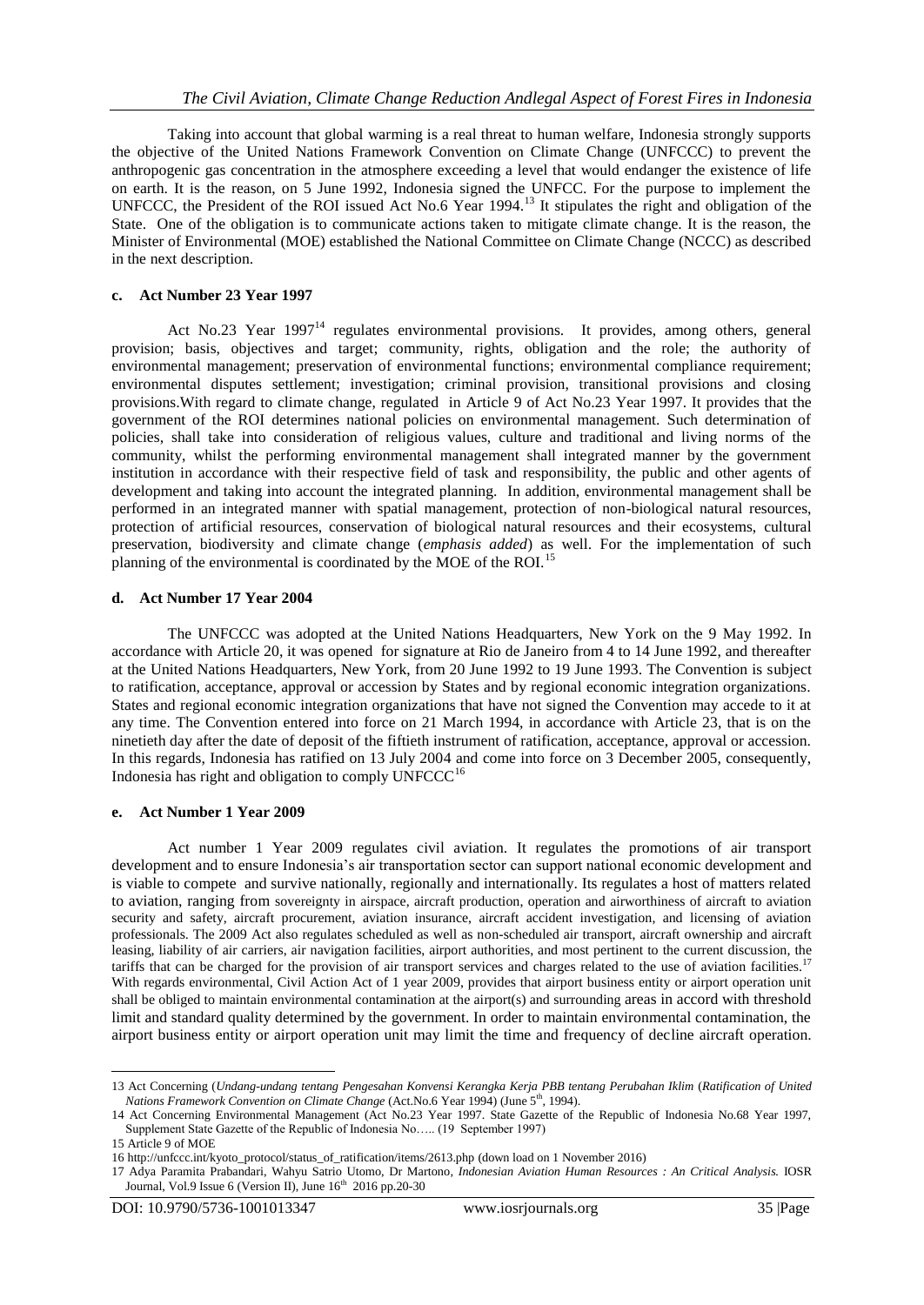Airport business entity or airport operation unit shall be obligated to implement environmental management and monitoring.<sup>18</sup>

#### **f. Act No.32 Year 2009**

Act Number 32 Year 2009<sup>19</sup> amended Act Number 23 Year 1997, <sup>20</sup> and it provides, among others, general provision; principle, objective and scope; planning; utilization; control; maintenance; management of hazardous and toxic; substance and wastes; information system; duties and authorities of the government and local government; rights, responsibilities and prohibition; role of people; monitoring and administrative sanction; settlement of environmental disputes; investigation and evidence; criminal indictment; transition and closing provision.

#### **g. Presidential Regulation Number 46 Year 2008.**

#### 1). **Establishment of the National Council for Climate Change (NCCC)**

The Presidential Regulation Number 46 Year 2008 regulates the establishment of the NCCC. In the consideration of the NCCC provides that the excessive increase in GHG emission let the global climate change, $^{21}$  which degrades the environment and harms of life, whilst the geographic position of Indonesia as an archipelagic State is prone to climate change that should be controlled on the principle that all are responsible in accordance with each country's social, economic and technological capacities. Based on the above-mentioned consideration, the President of the ROI established a NCCC to improve the coordination of control over the climate change and to strengthen the position of Indonesia in international forums on climate change.

#### 2**). Members and Task of NCCC**

The member of NCCC are ministry of environment, finance, home affairs, foreign affairs, energy and mineral resources, forestry, agriculture, industry, public works, national development planning/head of Bappenas, marine affairs and fisheries, transportation and health. The task of NCCC are, among others to formulate national policies, strategies, programs and activities to control climate change; to coordinate activities in controlling climate change including the activities of adaptation, mitigation, transfer of technology and funding; to formulate mechanism and procedure for carbon trade; to monitor and evaluating the implementation of policies on control of climate change; to strengthen the position of Indonesia and to encourage developed countries to be more responsible for controlling climate change.

#### 3). **Working Units**

In carrying out its task, the NCCC will be assisted by some working units composed of adaptation working unit, mitigation working unit, transfer-of-technology working unit, funding working unit, post-Kyoto 2012 working unit and forestry and land use conservation working unit. If deemed necessary, the executive director may establish working units other than the above-mentioned units. In addition, the membership of the working units shall be represented by relevant government agencies and experts.

#### **IV.Actions Have Been Taken To Reduce Climate Change In Indonesia**

#### **1. International Level**

The action to be taken to reduce climate change in the international level are membership of UNFCCC; commits to support ICAO's recommendation; environmental measure project (EMP); cooperation with IATA and other agencies; discussion with Switzerland Related to Climate Change as follows :

#### **a. Membership of UNFCCC**

**.** 

<sup>18</sup> Article 260

<sup>19</sup> Act *Concerning Protection and Management of Environment*, (Act No.32 Year 2009), State Gazette of the Republic of Indonesia No.140 Year 2009 ( 3 October 2009).

<sup>20</sup> Act *Concerning Environment Management*, (Act.23 Year 1997) State Gazette of the Republic of Indonesia No.

<sup>21.</sup>Climate Change is a change in the average condition of a climate and/or various climates from time to time as a result of human activities.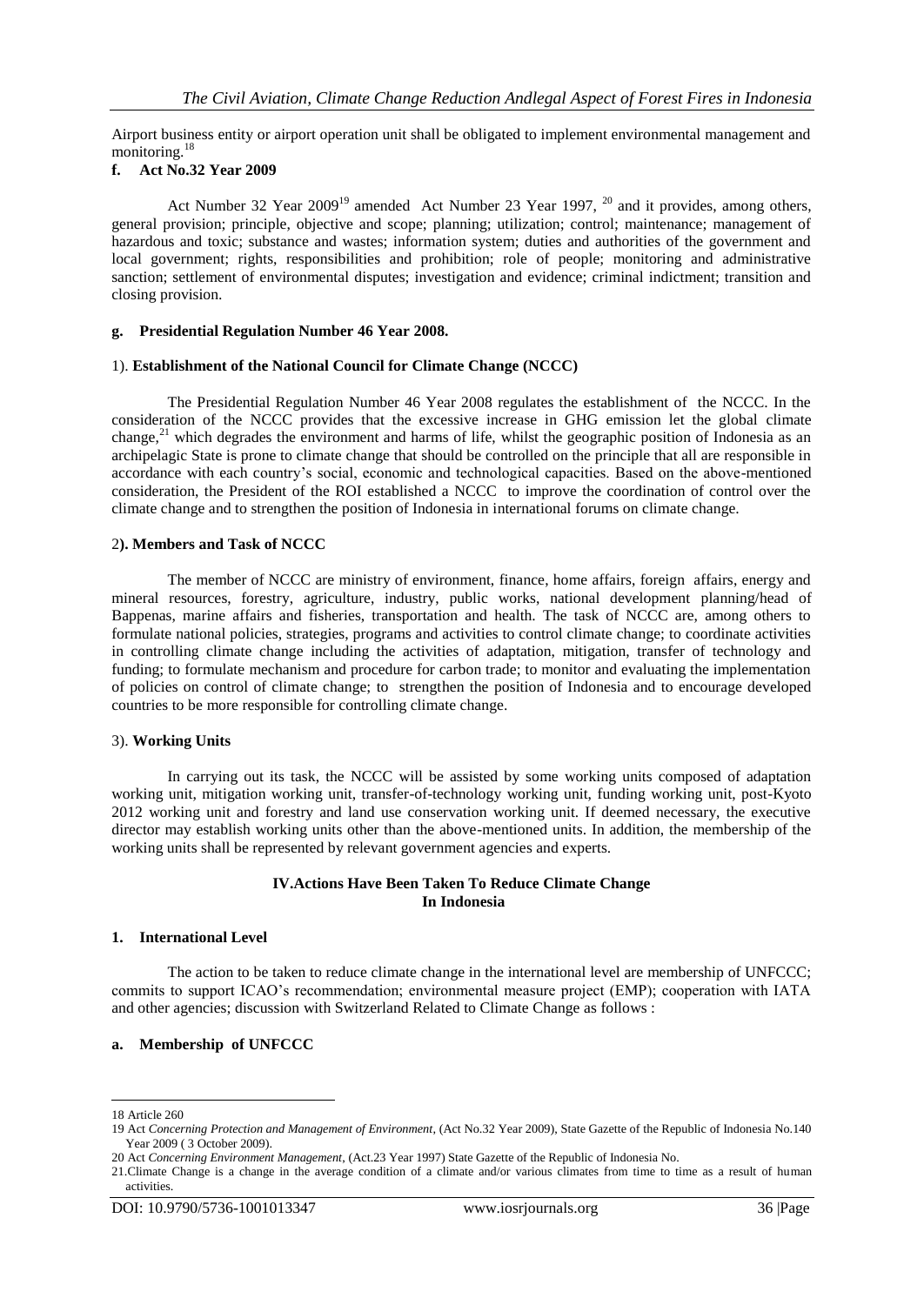On August 1, 1994, Indonesia ratified UNFCCC. The documents of ratification has been submitted to the Secretary of the United Nations, consequently Indonesia is a Party of the UNFCCC which imply that Indonesia is bound to the rights and obligations, stipulated in the Convention. One of the obligations is to communicate actions taken to mitigate. It is realized that the global warming is a real threat to human welfare in many ways.

## **b. Commits to Support ICAO's Recommendation**

Indonesia commits to support ICAO's suggestion for States to develop and provide to ICAO an Action Plan to detail initiatives to be undertaken to manage aviation's impact on climate change as well as to provide annual updates on traffic data and fuel usage. Indonesia will investigate the viability of alternate means of transport such as rail and buses as alternatives to flight. However, alternate forms of transport come with high infrastructure costs, availability of land for acquisition, practical limitations of being an archipelago and expectations from the community. For Indonesia, the continual increasing use of aviation for domestic travel is a reality with no real short-term alternatives.International air transport remains outside of the Kyoto Protocol while domestic aviation emissions are included in country GHG emission targets. In 2010, Indonesia had some 500,000 domestic Regular Public Transport movements and these are expected to double by 2020. Hence, Indonesia supports a proactive program of change to limit or reduce the emissions of GHG emission from aviation working through ICAO and with Indonesian domestic stakeholders and its regional neighbors.

Indonesia also announced that by 2020 will reduce GHG emission by 26% from Business as Usual (BU) and by 41 if supported.<sup>22</sup> Transport is the main sector where growth in GHG emissions is forecasted over the next 10 years. Currently transport emits only 3% of all GHG emission but consumes 52% of all oil. The domestic aviation sector continues to grow and be responsible for an increasing amount of GHG emission. This growth has both environmental and economic impacts that need to be managed. Indonesia, as an archipelago nation of 17,000 Islands relies on transport for economic, social and others. Management of aviation's impact on climate change must be conducted in a way that balances the needs of Indonesian people for a safe, regular and efficient transport services and the responsibilities we all have in protecting Indonesian environment for today.

## **c. Environmental Measure Project (EMP)**

On 27 March 2013, the MOT of the ROI jointly with ICAO's Technical Co-operation Bureau (ICAO-TCB) to undertake launching a large-scale Environmental Measure Project (EMP). The purpose of EMP project such as master plan for Indonesian legislative improvements on emission, green flights and green airports operation program more efficient airspace, design utilization performance based on navigation guidelines, advice on appropriate market based measures; initiatives relating to alternative fuels; and the development of a comprehensive emissions inventory. In this event, Raymond Benjamin, ICAO's Secretary General, underscored that the initiative is part of the Organization's efforts to support member States towards mitigating international aviation carbon emissions. The DGCA work directly with ICAO-TCB in developing the project.

#### **d. Cooperation with IATA and Other Agencies**

The ROI has also closely cooperated with the IATA through participating in capacity building activities and technical assessments. In this connection, IATA have presented several joint working papers. In addition, the DGCA of the MOT has established cooperation with aircraft manufacturers such as the Airbus Company which is already giving technical support to Indonesia in implementing operational improvements and PBN, and in the field of Sustainable Alternative Fuels (SAF). Indonesia considers cooperation with other global partners a key support for the successful achievement of its State Action Plan (SAP) and significant progress has been achieved, thanks to that cooperation. In addition, on 23 October 2015, Indonesia also signed an agreement with the United States of America Federal Aviation Administration (US-FAA) regarding "the Promotion of Sustainable Aviation Alternative Fuels and Renewable Energy (PSAAFRE)." The purpose of an agreement is to promote developing and using sustainable alternative fuels for aviation and additional environmental collaboration between the two nations. The DGAC considers that a key international organization is required. In addition, the role of stakeholders and in particular of the aircraft operators is essential for the success of the

**-**

 $22$  The 38<sup>th</sup> General Assembly Session; This program does not influenced by elected President of Donald Trump, see Kompas Daily dated 13 November 2016.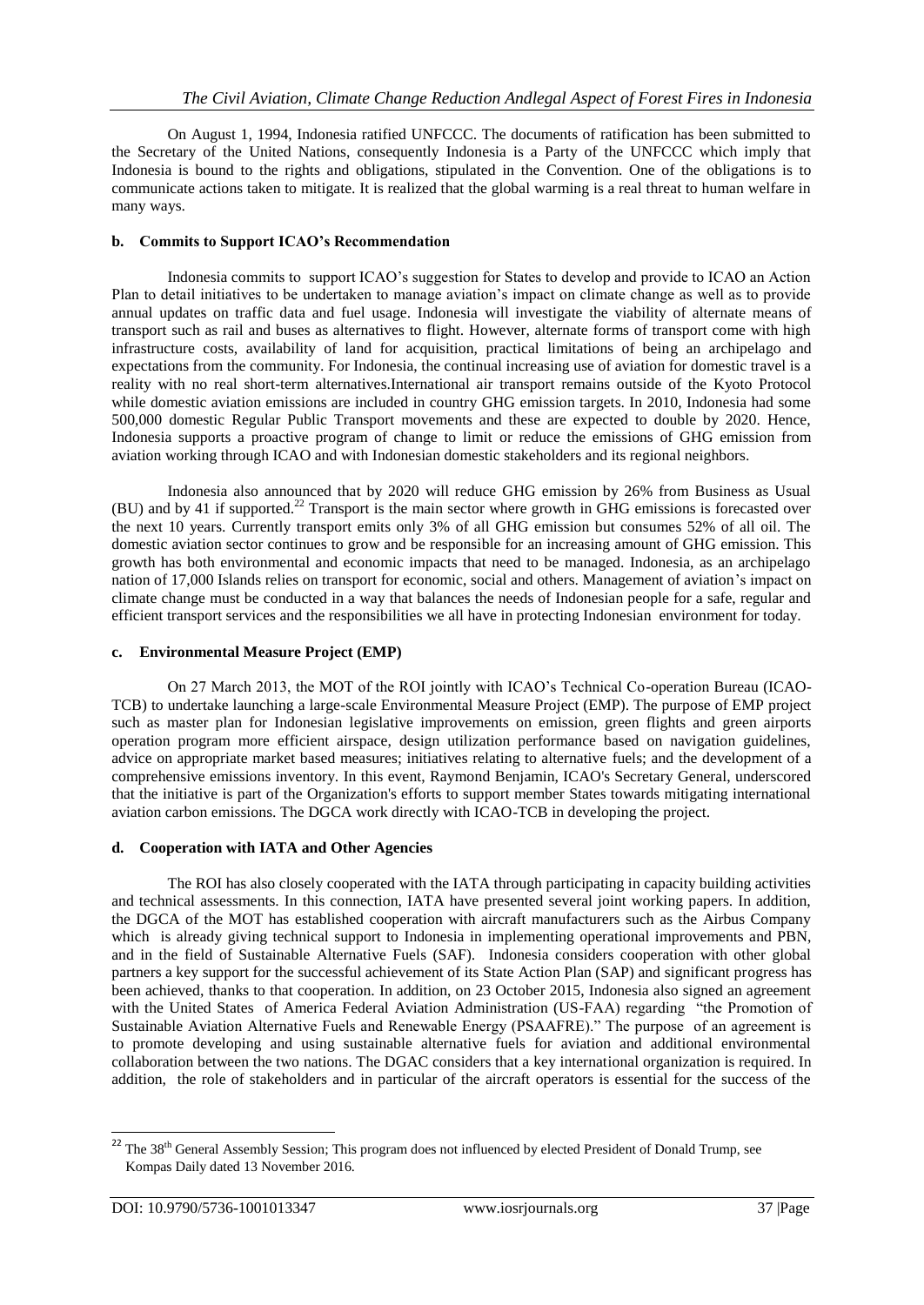Action Plan. For that reason, the DGCA of the MOT has involved from the very beginning some of its main national carriers in its drafting and implementation.

#### **e. Discussion with Switzerland Related to Climate Change**

During the meeting between Doris Leuthard, Federal Councillor of Switzerland and Rizal Ramli emphasized the challenges facing Indonesia is reducing GHG emissions. These challenges represent an opportunity for developing cooperation and economic relations between Indonesia and Switzerland. In addition, the head of the Federal Department of the Environment, Transport, Energy and Communications (DETEC) also held talks with Sofyan Djalil as well as with Siti Nurbaya Bakar, The numerous functions of forests in the context of the combat against climate change and the preservation of biodiversity were the main focus of the talks with these two ministers. During her visit to Jakarta, Doris Leuthard also met with Le Luong Minh, Secretary-General of ASEAN. The meeting provided an opportunity to exchange views, notably concerning the implementation of the climate agreement that was adopted in Paris, and problems associated with infrastructure. Federal Councillor Doris Leuthard's program included several visits such as the Indonesian Institute of Sciences and the Centre for Meteorology and Climate, which is a participating partner in an international project aimed at monitoring and analyzing the consequences of climate change. This project is being coordinated by Swiss Meteorology. Federal Councillor Leuthard's visit was rounded off with a presentation of Indonesian projects relating to renewable energy, plus visits to a factory of the ABB Group and to the Indonesian national airline, Garuda Indonesia. The head of DETEC is being accompanied by a Swiss business delegation comprising representatives from the clean-tech and transport sectors.

## **2. National Level**

The action to be taken to reduce climate change in the national level are the policy approach to climate change; socialization and coordination of a national action plan (NAP); eco-friendly airport; alternative fuel for aircraft operation (FAO); sustainable air transport and aviation alternative fuels; the emission trading scheme; establishment of national committee on climate change (NCCC); aviation biofuels and renewable energy at the airport as follows:

#### **a. Policy Approach to Climate Change**

The policy approach to climate change is to reduce the greenhouse effect, as shown in the SAP which Reduce the Greenhouse Effect (RGH). In addition, policy approach to climate change also based on Act Number 6 Year 1994, Act Number 17 Year 2004 and Act Number 32 Year 2009. After Indonesia has ratified of all conventions, the MOE has the obligation to identify GHG to formulate the policy on climate change.

#### **b. Socialization and Coordination of a National Action Plan (NAP)**

In August 2010, Indonesia conducted a seminar on Aviation and Climate Change to commence the socialization and coordination of a National Action Plan (NAP). The speakers from ICAO, IATA, airlines' business entities, government and academician. The seminar provided information on what Indonesia can do to help and participate in reducing aviation emissions. As a result of the seminar, the regulators, airlines' business entities, service providers, research agencies, academician and regional partners work together to determine an appropriate action plan that minimizes aviation's impact on climate change. A draft of NAP has been established to help in the discussions and to raise a common understanding into the possible initiatives that are available. The draft of NAP uses the basket of measures to provide in the final report of the Group on International Aviation and Climate Change (GIACC) and covers aircraft modernization; improved engine technology; introduction of most efficient flight routes and flight paths; coordination of ground based infrastructure projects to better use available aircraft technology; operational efficiencies; eco-airports; and market-based measures.

## **c. Eco-Friendly Airport**

For the purpose to implement the policy on climate change, the ROI issued a Presidential Decree No.61 of 2011, and the Ministerial Decree No.KP 201 of 2013. As a national policy framework, it provides for GHG emission reduction and obligation for the energy and transport sector is 26% cumulative up to the year 2020, and 41% with contribution of international air transport. In addition, Indonesia has put in place new regulations concerning eco-friendly airport which are mandatory to be implemented in all Indonesian airports with reference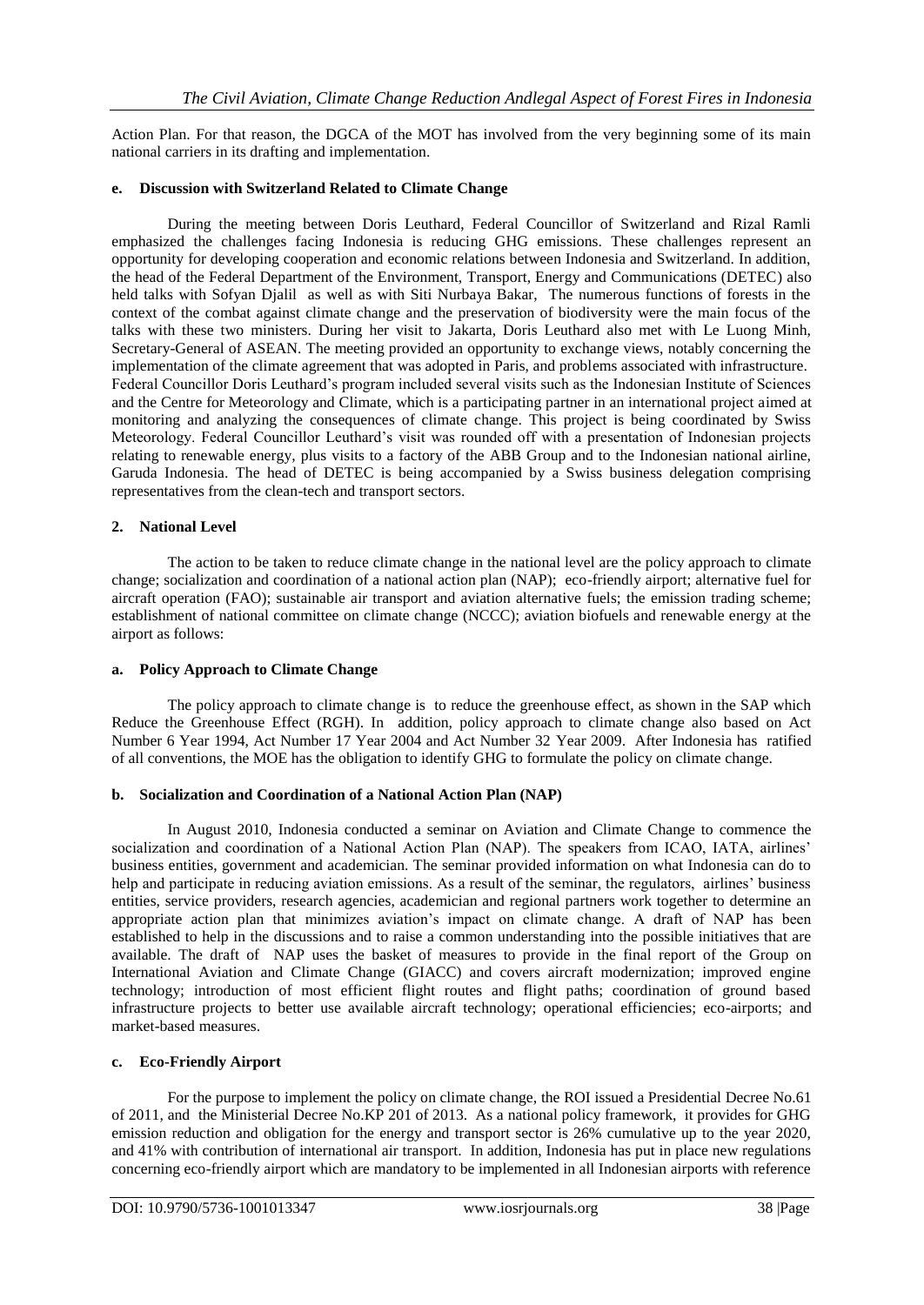to the NAP to reduce GHG emission. Airports operator are encouraged to use renewable sources of energy such as solar cells and has also required more effective and efficient Air Traffic Management (ATM) measures. Among these are operational measures such as reducing the taxi and holding time and the use of PBN which will in return decrease gaseous emissions.

## **d. Alternative Fuel for Aircraft Operation (FAO).**

In line with the commitment of the President of the ROI with ICAO and others, the DGAC of the MOT, actively participate and contribute to the global initiative of mitigation of climate change and reduction of GHG emission by 26% accumulative up to the year 2020 with its own activities on the basis of 2005 GHG emissions. These measure are considered with reference to the ICAO global policy and its guidelines. In this regard, Indonesia very much appreciates the ongoing of the ICAO Council to forge a consensus among ICAO' member States including a basket of measures and related action. This ongoing work is encouraging and Indonesia is prepared to fully support the emerging path towards consensus outlined by the ICAO-Council. Indonesia has initiated policy, strategy and implementation measure on alternative FAO such as domestic and/or international flights, for the period of 2016-2020. In the connection of alternative FAO, the DGAC of the MOT, has taken several policy to implement measures in line with the ICAO's global policy and its guidance to contribute the global initiative of mitigation of climate change and reduce GHG emission by accumulative up to the year 2020. Regarding the global initiatives of mitigation of climate change and reduction of GHG emission, Indonesia is fully prepared to support the emerging path towards consensus outlined by the ICAO Council.

## **e. Sustainable Air Transport and Aviation Alternative Fuels**

It is worthwhile to note here, that in the framework to implement the above mentioned policy, on 23 October 2015, the ROI signed Memorandum of Understanding (MOU) with the USA regarding on Sustainable Air Transportation and Aviation Alternative Fuels (SATAAF). This MOU build on effort to protect the environment, reduce GHG emissions worldwide and provide Indonesian's nation and the broader global community with more sustainable energy resources. It builds on mutual interest and challenges for the USA and the ROI partnership, including the environment.The MOU's primary focus areas are research and development of alternative aviation fuel; energy conservation; environmental protection and sustainable aviation growth; critical information and personnel exchange; strengthened capacity-building; and the sharing of best practices, with reference to the agenda item 17 of the 38th General Assembly Meeting conducted in Montreal on 2013 regarding environmental protection.

## **f. The Emission Trading Scheme**

The Clean Development Mechanism (CDM) is one of the mechanism under the Kyoto Protocol which will expire in 2020. Based on the Presidential Regulation Number 6 Year 2011, Indonesia specifies various activities which may directly or indirectly reduce the GHG effect in agriculture, energy, transportation, forestry, peat-land area, industrial areas, and waste management, as well as hot to monitor and report GHG emissions. In this regard, Indonesia has implemented the CDM which generates emission credits through projects that reduce GHG emission in various sectors. In addition, the government of the ROI also has a program called the Reducing Emission for Deforestation and Forest Degradation Plus (REDD+) to gain momentum in Indonesia, particularly after the ROI sign a letter of intent with Norway in 2010. In 2015, Presidential Regulation No.15 Year 2015 was issued, after BP REDD+ and the National Council on Climate Change (NCCC) is integrated into the and Forestry.Various CDM-related regulations have been issued for the relevant sectors, such as energy, power-generation and forestry. For example, Ministry of Forestry Regulation (MFR) No.P.14/Menhut-II/2004 governs the procedures for a forestation and reforestation within the framework of the CDM. MOE Decree No. 206 of 2005 set up a National Commission on the Clean Development Mechanism (NCCDM) which main role is to approve proposed CDM projects if they meet the national sustainable development criteria and to monitor and evaluate the progress of each project.

## **g. Establishment of National Committee on Climate Change (NCCC)**

The main sources of CO2 emission in Indonesia are energy and forestry sectors. These two sectors contributed for almost 98 per cent of total CO2 emission. The CO2 emission from forestry sector was resulted mainly from biomass burning during forest and grass-land conversion activities. To achieve its commitment to global effort to cope with climate change, Indonesia established the National Committee on Climate Change (NCCC). Its consist of representatives from various government agencies, non-government organizations,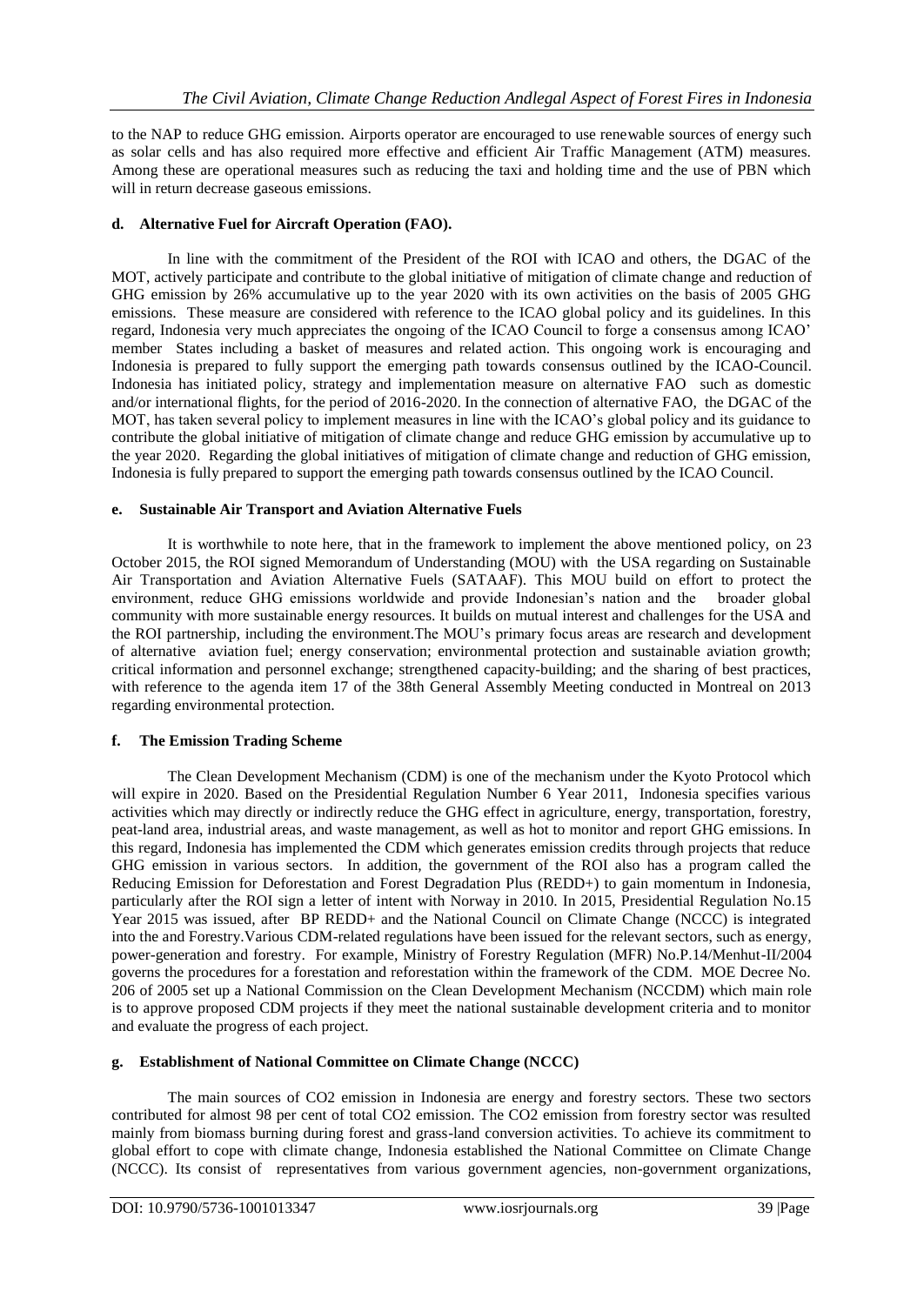academician, and business communities to combat global warming. The NCCC has identified three principles as the foundation for Indonesia in developing national response strategy to address climate change. For the purpose of formulating and broader policy, the NCCC collects several data such as energy, transportation, agriculture, forestry, public health, coastal resources and waste which contribute significantly GHG emission in Indonesia**.**

To achieve the goal to prevent the GHG emission steps have been taken to gradual removal of energy market distortions, such as fuel and electricity subsidy; promote use and development of renewable energy through incentive such as breaks for investors on the technology; encouraging research; encourage public adoption of energy conservation and efficiency, by adopting techniques such as public campaigns, at the same time using economic incentives to further promote energy efficiency products and energy conservation practices; promote clean and efficient energy use for industry and commercial sectors. Various technologies, for example, clean production, is available to help the industry and commercial sectors become more efficient. Such technologies have been promoted by the government; restructure the price for various energy sources according to the emission and externalities that the energy source emits.In addition, step has been taken to promote use of public transportation by increasing the capacity and comfort of the public transportation system and a shift in the transportation policy towards use of electric trains and road; Air Traffic Control System (ATCS) for regularly congested areas which will allow road users to realize the value of that public good; control vehicle emission and promote use of clean fuels through providing incentives for car users who would like to convert their cars to enable them to utilize better and cleaner of fuel.

## **h. Aviation Biofuels and Renewable Energy at the Airport**

In December 2013, the DGAC of the MOT and Directorate General of Renewable Energy and Energy Conservation (EBTKEC) signed a MOU to pursue the use of aviation biofuels and renewable energy at airports. Based on the Ministry of Energy and Mineral Resources (MEMR) Decree No. 25 Year 2013, the use of bio-jet fuel has been mandated on a national level. This requires 2% bio jet fuel blending in 2016, 3% by 2020, and 5% by 2025. Due to national circumstances, the Task Force (TF) identified that the 2016 goal will not be achieved. However, Indonesia oil producer has shown their commitment to start production by late 2018, with a production capacity of 257,000 kl/year.

Based on the DGAC Decree No.517K/73/DJE/2014 was established Aviation Biofuel and Renewable Energy Task Force (ABRETF) as one of supporting elements in executing Indonesia's NAP to reduce GHG emission from the aviation sector. ABRETF aims to reduce these emissions through utilization of sustainable alternative fuels and renewable energy. The mid-term goal is to reinforce Indonesian utilization of bio-jet fuel by 2018. Based on the MEMR Decree No. 25 Year 2013, the use of bio-jet fuel has been mandated on a national level. This requires 2% bio jet fuel blending in 2016, 3% by 2020, and 5% by 2025. Due to national circumstances, the Task Force identified that the 2016 goal will not be achieved. However, Indonesia oil producer has shown their commitment to start production by late 2018, with a production capacity of 257,000 kl/year.Partnership of ABRETF consisted MOT, MEMR, Ministry of Finance, National Development Planning Agency (NDPA), Airport Operators, Air Navigation Providers, airlines business entities such as Garuda Indonesia, Indonesia Air Asia, IATA, Indonesian National Air Carriers Association (INACA), Pertamina, UOP Honeywell, APROBI, Bandung Institute of Technology, University of Indonesia (UI), Padjadjaran University (UNPAD), Ikatan Ahli Bio Energy Indonesia (IKABI).

The achievements of ABRETF are establishment of Indonesian ABRETF (August 2014), 1st ABRE workshop :"Indonesia Initiatives on Energy Farming & Sustainable Aviation Biofuel and the ISPO/RSPO Standard (August 2014); establishment of the Aviation Biofuels and Renewable Energy Task Force (ABRETF) (August 2014). This group consists of four Sub Task Forces (TF) working on: formulation of policy, regulation and capacity building program; research and development; testing and certification; commercial, risk analysis and sustainability, ABRETF Secretariat office at Pertamina building is ready to be used (August 2014), start of ICAO-TCB support program (October 2014), kick off meeting regarding standardization of aviation biofuels (December 2014), Indonesia's national oil company and its partners completed a feasible study (January 2015) and ABRETF to collaborate with national stakeholders, held the 2nd International Green Aviation Conference (IGAC) in Denpasar, Bali (August 2015), Indonesia's DGCA and the U.S. FAA signed an MOU to promote the use of sustainable alternative aviation fuels and additional environmental collaboration between the two countries (October 2015). It is worthwhile to note here that since October 2014, the ICAO Technical Cooperation Bureau (ICAO-TCB) has supported Indonesia ABRETF through the MSA Annex 5 INS13801 project.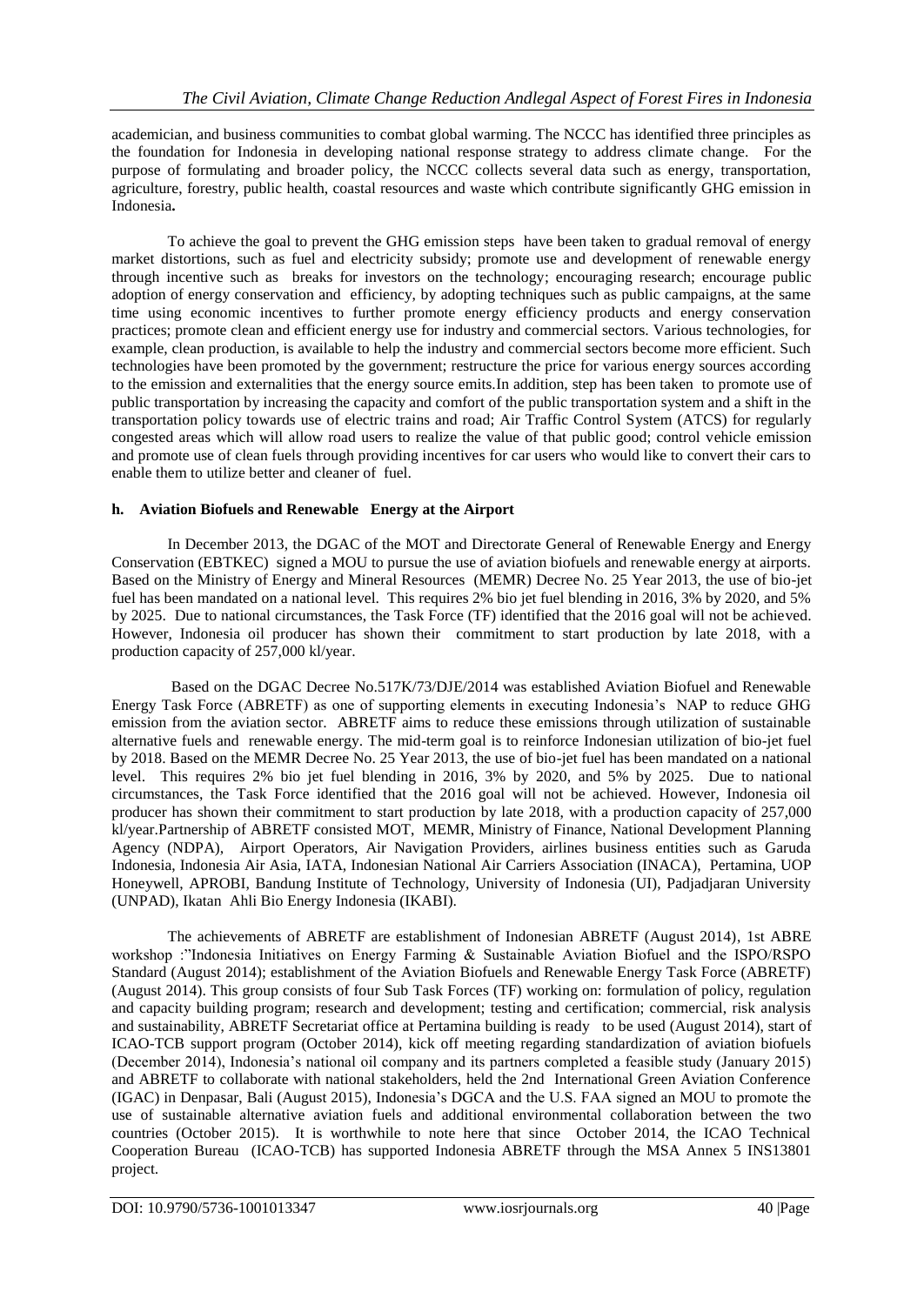#### **V.Fight To Haze As Result Of Forest Fires In Indonesia**

## **1. Introduction**

An air pollution crisis affecting several countries in Southeast Asia such as, among others, Brunei, Cambodia, Malaysia, Indonesia, Thailand and the Philippines. The haze affected Indonesia from early July to the end of October 2015 turning into an international problem for other countries. It was the latest occurrence of the Southeast Asian haze a long-term issue that occurs in varying intensity during every dry season in the region. It was caused by forest fires resulting from illegal slash-and-burn practices, principally on the Indonesian islands of Sumatra, Kalimantan, Sulawesi and others Island such as Papua, Maluku, Nusa Tenggara Islands, Java which then spread quickly in the dry season. On 4 September 2015, the Indonesian National Board for Disaster Management Agency (INBDMA) declared that at least six Indonesian provinces such as Riau Jambi, Central, West and South Kalimantan, Palembang, Padang, Medan had declared a state of emergency due to the haze. In the province of Central Kalimantan, the pollutant Standard Index (PSI) hit a record high of 1801. The Indonesian government estimated that the haze would cost it between 300 and 475 trillion rupiah (up to US\$35 billion) to mitigate. School closures due to the haze were implemented in Indonesia, Malaysia and Singapore.<sup>2</sup>

## **2. Background of the Haze**

Indonesia has struggled for years to fight the forest fires, especially in the Islands of [Sumatra](https://en.wikipedia.org/wiki/Sumatra) and [Kalimantan.](https://en.wikipedia.org/wiki/Kalimantan) The fires are caused by firms and farmers engaging in illegal [slash-and](https://en.wikipedia.org/wiki/Slash-and-burn)[burn](https://en.wikipedia.org/wiki/Slash-and-burn) practices as a relatively inexpensive means to clear their land of unwanted vegetation and peat. Sumatra and Kalimantan possess large areas of [peat-land,](https://en.wikipedia.org/wiki/Peatland) which is highly combustible during [dry season.](https://en.wikipedia.org/wiki/Dry_season) [Peat,](https://en.wikipedia.org/wiki/Peat) which is made up of layers of dead vegetation and other organic matter, contributed heavily to carbon emissions because of the substance's high density and carbon content. The haze was particularly severe in 2015 due to the [El](https://en.wikipedia.org/wiki/El_Ni%C3%B1o)  [Niño](https://en.wikipedia.org/wiki/El_Ni%C3%B1o) phenomenon, which caused drier conditions, causing the fires to spread more.Environmental rights activists provides that [palm oil](https://en.wikipedia.org/wiki/Palm_oil) activities were still involved in the burning. Firstly, land clearing by burning is cheap and is more often chosen by companies than any other land-clearing method. Secondly, most companies want to avoid spending money on [reforestation.](https://en.wikipedia.org/wiki/Reforestation) Any company which obtains a license for forest lands must replant them from a fund provided by the government. Most companies do not replant, and to avoid detection, they burn the land. Thirdly, the companies revitalize palm plantations by cutting or burning old palm trees that are no longer productive. The regulation stipulates that such burning must be done on a bed of concrete to avoid spreading the fire, but to reduce costs, most companies do not do this.

#### **3. Countries Affected by Haze**

At least three of the ten ASEAN countries have seriously affected by the haze as a result of forest fires such as Indonesia, Malaysia and Singapore. All the haze affected the above-mentioned suspected as a result of the forest fires from Indonesia. It has been reported that an Indonesian forest fires had generated around 600 million tons of GHG emission, an amount described as "roughly equivalent to Germany's entire annual out-put. The 2015 haze crisis could become the worst one recorded in the region, possibly outstripping the 1997 crisis, which cost an estimated nine billion US Dollars. Such states affected by the haze as follows :

#### **a. Indonesia**

The 2015 haze affected Indonesia from at least early July, such as Sumatra Island, Kalimantan, Java and others islands as follows:

#### 1). **Sumatra Island.**

The 2015 haze affected Indonesia from at least early July, with the municipality of [Dumai](https://en.wikipedia.org/wiki/Dumai) reporting haze beginning late June 2015. By 15 September 2015, around 25,834 were suffering from [respiratory infection,](https://en.wikipedia.org/wiki/Respiratory_infection) 538 having [pneumonia,](https://en.wikipedia.org/wiki/Pneumonia) 2,246 suffering from [skin irritation,](https://en.wikipedia.org/wiki/Skin_irritation) and 1,656 suffering from eye irritation. On 7 October 2015, more than 140,000 Indonesians have reported respiratory illnesses in the haze-affected areas. The haze blanketing the whole of [Sumatra](https://en.wikipedia.org/wiki/Sumatra) island hampered tourism, aviation and maritime activities as well as the Indonesian economy. A state of emergency has been declared in the province of [Riau,](https://en.wikipedia.org/wiki/Riau) one of the worst-

**<sup>.</sup>** 23 [https://en.wikipedia.org/wiki/2015\\_Southeast\\_Asian\\_haze,](https://en.wikipedia.org/wiki/2015_Southeast_Asian_haze) 2015 Southeast Asian haze From Wikipedia, the free encyclopedia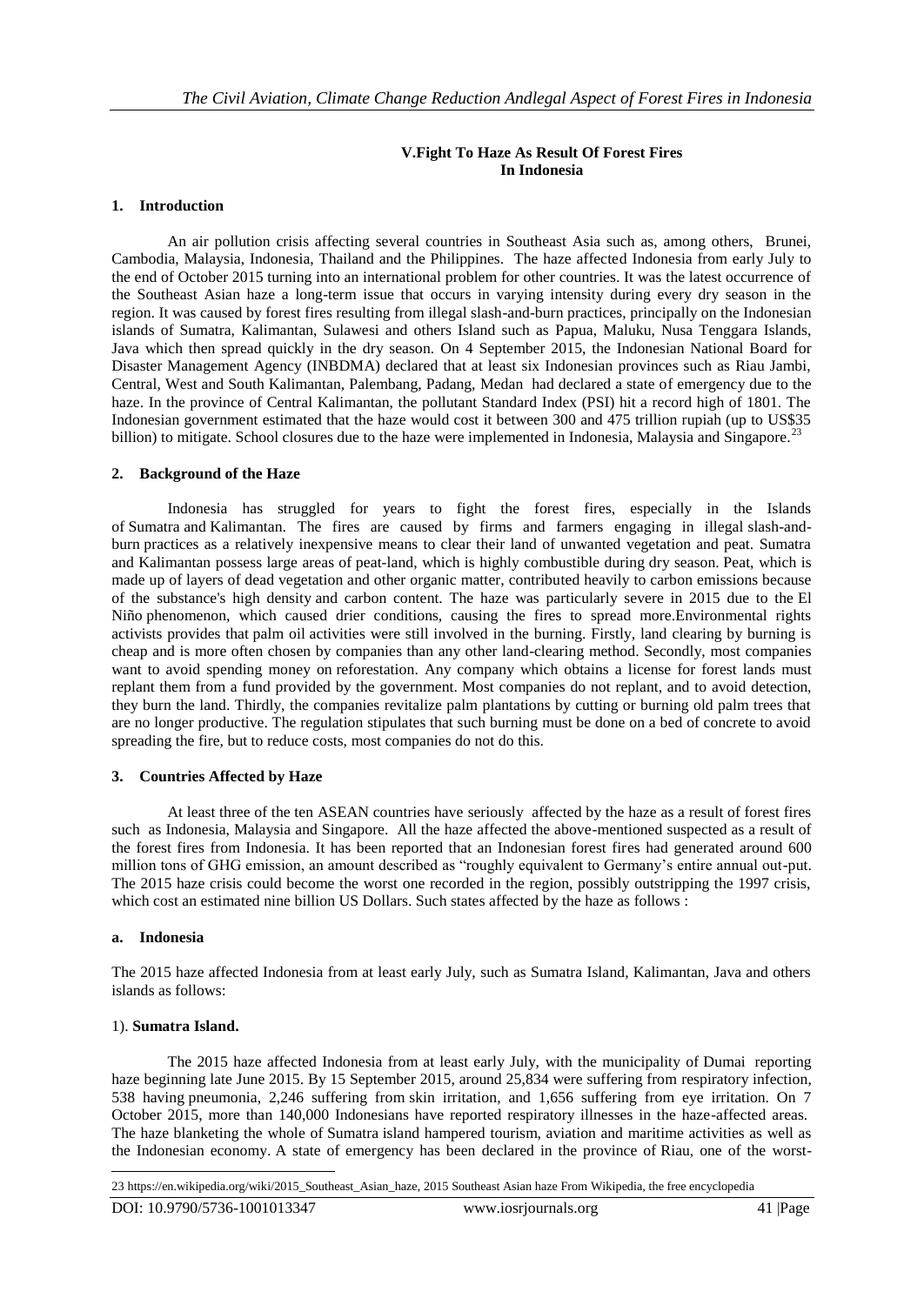affected by the haze. In [Pekanbaru,](https://en.wikipedia.org/wiki/Pekanbaru) authorities ordered the closing of schools to prevent pupils from being exposed to the haze, and thousands were forced to flee the city. On 21 October, it was reported that the number of people with respiratory problems had risen to 78,829 in Riau alone. Many reported they suffered from dizziness and sore eyes. Most of the victims killed by the haze were students and newborn babies. A nine-yearold third-grade student died because of the smoke and the doctors and nurses who tried to save the child reported that the child's lungs were fully filled with smoke.

In [Palembang,](https://en.wikipedia.org/wiki/Palembang) students were advised to go to school only twice a week. Sometimes they did not even go to school for a whole week due to the haze, causing wide concern among parents and government officials. At least ten companies, seven of which are foreign companies, were declared as the prime suspects for forest fires in Sumatra and Kalimantan. Two of the companies' certificates were suspended by the government. Indonesian President [Joko Widodo](https://en.wikipedia.org/wiki/Joko_Widodo) ordered all hospitals and community health clinics to be open for 24 hours. On 20 October, there were 825 new hotspots in Sumatra, with the visibility in Riau deteriorating to 50 meters. With regards to airlines operation, around 66 flights in Pekanbaru were cancelled due to poor visibility.

## 2). **Kalimantan Island.**

On 22 September 2015, the [Indonesian Meteorology, Climatology and Geophysics](https://en.wikipedia.org/wiki/Indonesian_Agency_for_Meteorology,_Climatology_and_Geophysics) Agency (IMCGA), which considers a pollution index over 350 "hazardous", reported that the index in Palangkaraya hit 1,986 and the PSI for [Pontianak](https://en.wikipedia.org/wiki/Pontianak,_Indonesia) reached 706. These readings surpassed quintuple and double the official "hazardous" level, respectively. In late September, the province of Palangkaraya measured a record high of 2,300 on Indonesia's PSI. On 2 October 2015 was still experiencing a very high PSI of 1,801. With regards to aircraft operation, firefighting helicopters were unable to water-bomb certain areas due to very low visibility.

## 3). **Others' Islands**

Other Islands such as Papua, Maluku, Nusa Tenggara Islands, the burning hotspots, increasing sharply in number, had even spread to Indonesia's Papua Island. The *Terra Aqua* satellite also discovered 63 hotspots in [Maluku](https://en.wikipedia.org/wiki/Maluku_(province)) 1,545 hotspots were detected in Indonesia, although the exact number couldn't be ascertained as the haze covering the region was too thick. The [Nusa Tenggara Islands](https://en.wikipedia.org/wiki/Nusa_Tenggara_Islands) also had hotspots: around 67 in [East Nusa Tenggara](https://en.wikipedia.org/wiki/East_Nusa_Tenggara) and 25 in [West Nusa Tenggara.](https://en.wikipedia.org/wiki/West_Nusa_Tenggara) In Sulawesi, around 800 hotspots were discovered by BPBD, a disaster mitigation agency. There were 57 hotspots in [West Sulawesi,](https://en.wikipedia.org/wiki/West_Sulawesi) 151 in [South Sulawesi,](https://en.wikipedia.org/wiki/South_Sulawesi) 361 in [Central Sulawesi,](https://en.wikipedia.org/wiki/Central_Sulawesi) 126 in [Southeast Sulawesi,](https://en.wikipedia.org/wiki/Southeast_Sulawesi) 47 in [Gorontalo](https://en.wikipedia.org/wiki/Gorontalo) and 59 in [North Sulawesi.](https://en.wikipedia.org/wiki/North_Sulawesi) With regards to aircraft operation, dozens of flights were cancelled in [Timika,](https://en.wikipedia.org/wiki/Timika) [West Papua,](https://en.wikipedia.org/wiki/West_Papua_(province)) the Moluccas Islands, Sulawesi were covered by haze. The city of [Palu](https://en.wikipedia.org/wiki/Palu) was covered by haze from nearby Kalimantan, causing some flight delays.

## **b. Malaysia**

On 15 September 2015, unhealthy air pollution index (API) readings were recorded in 24 areas in the states of Serawak with Selangor and Langkawi in Kedah being the worst hit by the haze from Indonesia as result of forest fires. The schools in four states of Serawak, Selangor, Negeri Sembilan and Malacca together with the Federal Territories of Kualalumpur and Putrajaya were order to close temporary. In addition, the government announced that all states except for Kelantan, Sabah and Sarawak were to close schools again for two days. Until 20 October 2015, around 1,909,842 students from 3,029 schools in Malaysia were affected, which increased to 2,696,110 students and 4,778 schools by 22 October 2015. In addition, flights were also delayed and cancelled in the east coast of Sabah due to continuous haze from Kalimantan.

Prime Minister Najib Razak has demanded Indonesia take action against companies responsible for illegal forest fires blanketing part of Southeast Asia in smoke. Only Indonesia alone can gather evidence and convict the companies concerned, whilst Malaysian Education Mahdzir Khalid will not compromise with anything that may bring harm to Malaysian' children in school. In this regard, the Fire and Rescue Department of Serawak has ready to assist in putting out pear fires in Pontianak. To response the forest fires from Indonesia, Malaysia's aviation and maritime sectors were put on high alert following a worsening in view of the reduced visibility caused by the above-mentioned haze. In addition, [Malaysian military](https://en.wikipedia.org/wiki/Malaysian_Armed_Forces) has also offered to help Indonesia to fight fires in both Sumatra and Kalimantan. <sup>24</sup> On 15 September 2015, both Indonesia and Malaysia started daily [cloud seeding.](https://en.wikipedia.org/wiki/Cloud_seeding) Fourteen helicopters were deployed by Indonesian authorities to dump water on fires in Sumatra and Kalimantan, and cloud seeding aircraft were deployed to Kalimantan. In Malaysia, the cloud seeding operation was carried out for 10 days until 25 September 2015 in areas such as [Kuching,](https://en.wikipedia.org/wiki/Kuching) [Sri](https://en.wikipedia.org/wiki/Sri_Aman)  [Aman,](https://en.wikipedia.org/wiki/Sri_Aman) [Kota Samarahan](https://en.wikipedia.org/wiki/Kota_Samarahan) and [Sarikei](https://en.wikipedia.org/wiki/Sarikei) in Malaysian Borneo and [Kelang Valley](https://en.wikipedia.org/wiki/Klang_Valley) in peninsular Malaysia. In addition, the Indonesian government also started building [retention basins](https://en.wikipedia.org/wiki/Retention_basin) to restore moisture to the peat-land in

**<sup>.</sup>** 24 [https://en.wikipedia.org/wiki/2015\\_Southeast\\_Asian\\_haze,](https://en.wikipedia.org/wiki/2015_Southeast_Asian_haze) 2015 Southeast Asian haze From Wikipedia, the free encyclopedia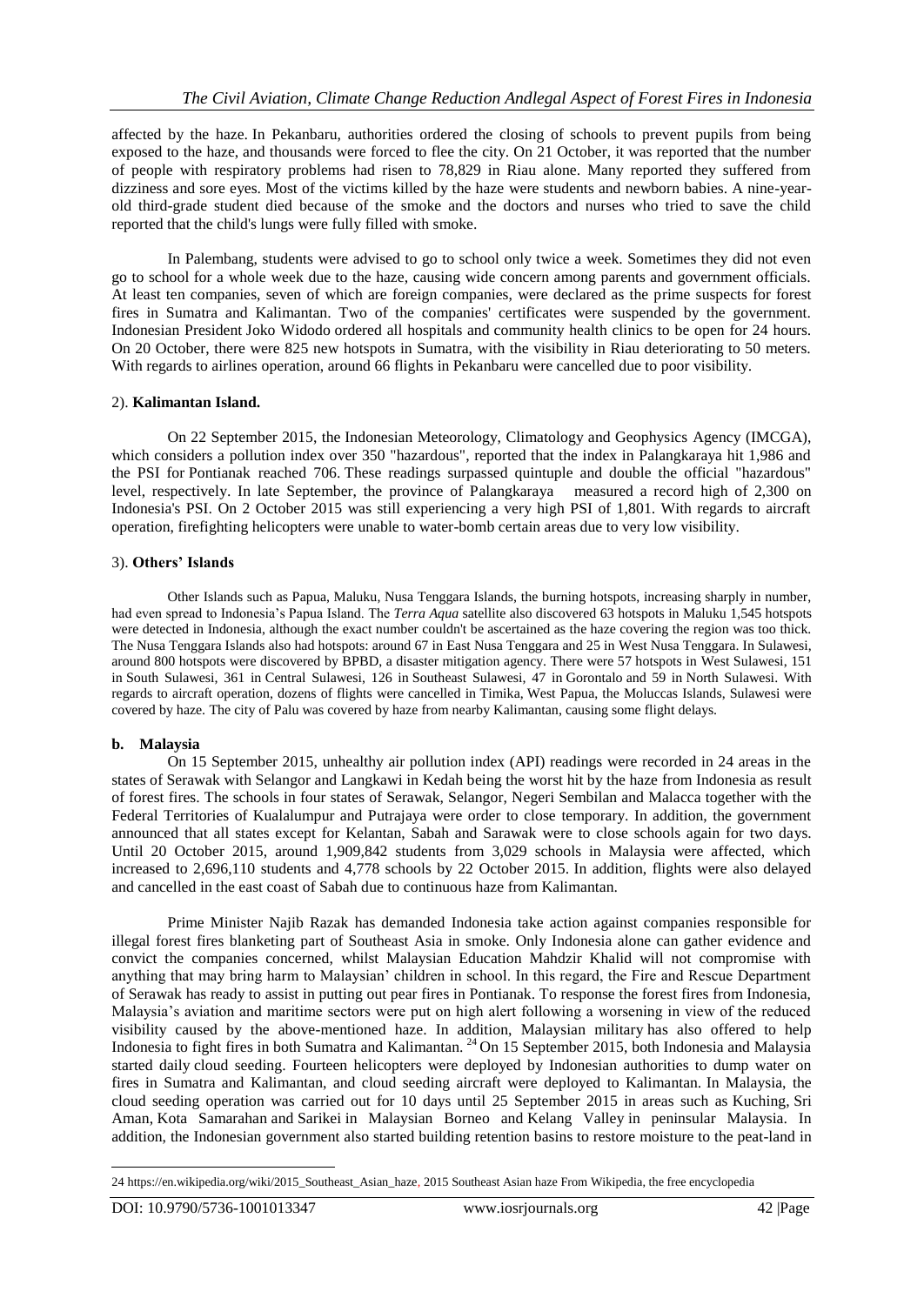Sumatra and Kalimantan. Dry peat-land, due to the dry season and also drainage for oil palm cultivation, was cited as the reason that fire spread quickly. Retention basins were built by blocking water flow in drainage canals, and the re-wetted peat-land would serve to check the fire. Firefighting efforts involved Singapore, Malaysia and Australia. Russian-made Beriev Be-200 water bombers were involved One of them had arrived at 21 October 2015.

## **c. Singapore**

On 14 September 2015, haze condition in Singapore is very unhealthy. The PSI with reading of 223 rose to 249 before dropping back to the unhealthy range for the rest night. Thunderstorms and rain had improved the situation in the afternoon of the  $15<sup>th</sup>$  and  $16<sup>th</sup>$ , whilst a change in prevailing wind direction improved the situation form the  $20<sup>th</sup>$  and the  $22<sup>nd</sup>$ . The haze deteriorated again on the evening of the 23rd and the morning of the 24th as denser haze from Sumatra was blown into the country by prevailing southerly winds. On 24 September, the PSI reading rose into the "hazardous" range for the first time in 2015 with a reading of 313. It rose further to 317 which prompted the [Ministry of Education \(MOE\)](https://en.wikipedia.org/wiki/Ministry_of_Education_(Singapore)) to close all primary and secondary schools on the 25th due to the worsening haze. The haze deteriorated further during the small hours, reaching a record high for the year with a reading of 341, however PSI quickly fell back into the "moderate" range the next day. The PSI had been hovering at the unhealthy range from the late afternoon to the evening, and the MOE announced schools to reopen on 28 September 2015. Since that day, PSI levels have remained at the unhealthy range, even rising up to very unhealthy on a few occasions.

To mitigate health effects, Singapore launched legal action that could lead to massive fines against Indonesian companies blamed for farm and plantation fires spewing unhealthy levels of air pollution over the city-state. Singapore also launched its own supplies for its residents, mainly to those elderly households who are very vulnerable to the haze with the distribution of AIR+ smart masks to 29,000 elderly residents along with We Care Packs, which contain food and essential items like [eye drops,](https://en.wikipedia.org/wiki/Eyedrops) [vitamin C](https://en.wikipedia.org/wiki/Vitamin_C) tablets, biscuits, instant noodles and canned food.

## **4. Aircraft's Bombing Water to Fight Forest Fire**

With regards aircraft's bombing water to fight forest fires, since 2005 Singapore consistently offered to Indonesia. Previously, Indonesia rejected any Singapore offered to help Indonesia by stating that Indonesia had enough resources to deal with the crisis.<sup>25</sup> In October 2015, the Indonesian National Board for Disaster [Management](https://en.wikipedia.org/wiki/Indonesian_National_Board_for_Disaster_Management) (BNPB) request help from Singapore, Malaysia or other countries such as Australia, Russia, Canada to secure bigger [aerial fire fighting](https://en.wikipedia.org/wiki/Aerial_firefighting) aircraft for Indonesia. Singapore's Ministry of Foreign Affair (SMFA) response the request then was offering Singapore's assistance package included a Singapore Civil Defense Force (SDCF), fire-fighting's assistance team, a C-130 aircraft for cloud-seeding and Chinook helicopter equipped with a water bucket for aerial fire-fighting, whilst Malaysia had also offered CL-415 Bombardier that can scoop and drop 6 tons water which pours water from a hanging tank would be joined by a Lockheed L-100 Hercules Tanker with a 15 tons capacity. Officials are adding to the 25,000 personnel that Indonesia has deployed to little effect.<sup>26</sup> In Palangkaraya and Sumatra were still experiencing a very high PSI, aircraft operation, fire-fighting helicopters were unable to water-bomb certain areas due to very low visibility. Fire-fighting efforts involved Australia, Singapore and Malaysia. On 12 October 2015, Australia's L-100 Hercules aircraft arrive at Sumatra. This aircraft operates for five days in South Sumatra as it will be needed to fight fires in New South Wales.<sup>27</sup> On 15 October 2015, a Lockheed L100-30 Hercules aircraft of the Australian government landed in Sultan Mahmud Badaruddin II Airport in Palembang during preparations before being deployed to extinguish forest fires. Russia is also sending two amphibious water-bombing planes to help Indonesia to fight forest fires that have spread a "haze" over neighboring countries. According to the National Disaster Mitigation Agency (NDMA), the Russian-made aircraft the Beriev Be-200s were scheduled to arrive in Palembang. The planes can scoop 12.000 liters of water from rivers, lakes or the sea and dump it over the fire. Russia is taking over from Malaysia and Australia, which have ended their five-day missions.Russian-made Beriev Be-200s water bombers were involved one of them had arrived on 21 Oct 2015. The Russian-made Beriev Be-200 carry out up to 37,200 kg of water and fly up to 3,850 km without refueling. Other aircraft Canadian-made CL-215 which smaller than Beriev Be-200s still packs a punch in terms of its flight range. Indonesia believes these bombers can be game-changes in its fight against forest fires raging in Kalimantan and

<sup>1</sup> 25 Siti Nurbaya Bakar, Indonesian Environment and Forestry Minister. Se[ehttps://en.wikipedia.org/wiki/2015\\_Southeast\\_Asian\\_haze,](https://en.wikipedia.org/wiki/2015_Southeast_Asian_haze) 2015 Southeast Asian haze From Wikipedia, the free encyclopedia.

<sup>26</sup> Dr Sutopo Purwo Nugroho, Indonesian Disaster Management Agency (BNBI), see [Wahyudi Soeriaatmadja](http://www.straitstimes.com/authors/wahyudi-soeriaatmadja) Indonesia Correspondent In Jakarta and [Shannon Teoh](http://www.straitstimes.com/authors/shannon-teoh) Malaysia Correspondent In Kuala Lumpur, On 5 October 2015. 27 Sutopo Purwo Nugroho, BNPB spokesman.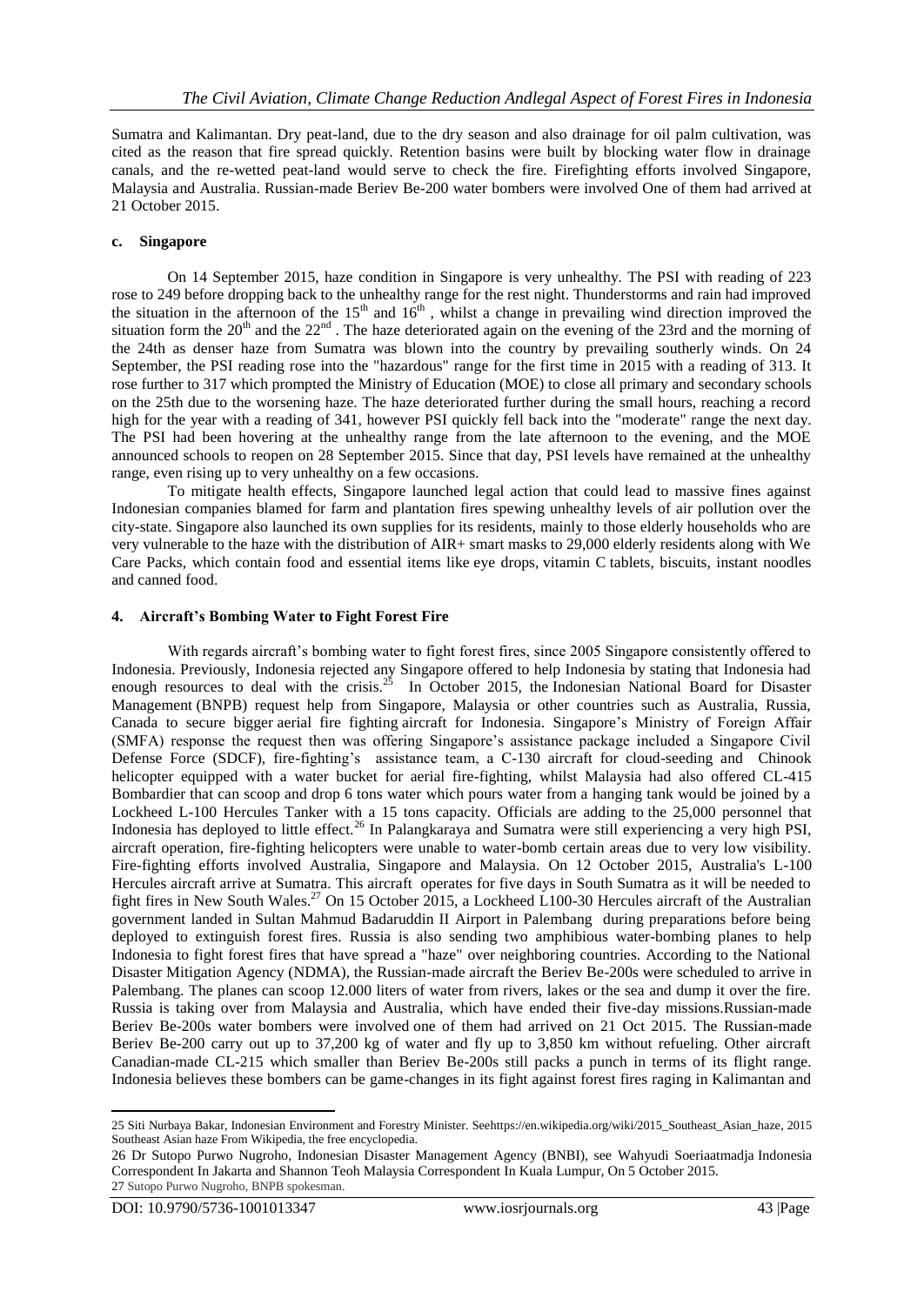Sumatra and had initially wanted Singapore and Malaysia's help to acquire them. These amphibious aircraft can fly then land on a river, take or sea to scoop up a very large among of water and then take-off again to douse fires over an area of between 1 ha to 1.6 ha. So, with just one-strike fires are gone.<sup>28</sup> Those aircraft have a solid track record in fire-fighting operation across Europe and North America. The Republic of Singapore (ROS) Air Force does not operate the two aircraft identified by the BNBI. After a meeting with Indonesian President Jokowidodo in Jakarta, Malaysian Prime Minister Najib Razak consider the haze a serious issue as it's burden to Malaysians and Indonesian, then Malaysia is prepared to increase their assistance in dousing the fire. Malaysia dispatches one Bombardier amphibious aircraft, one Hercules C-130 aircraft and a survey helicopter. The Bombardier amphibious aircraft uses a "water bombing" technique capable of putting out a fire the size of a football field. For the next five days, the Bombardier CL 415 from Malaysia's Maritime Enforcement Agency (MMEA) operated seven hours a day to put out the fires burning up large swathes of forest in South Sumatra. Malaysia is the only country in Southeast.

Meanwhile, the Dauphin helicopter will act as a fire spotter. Another C-130 from Malaysia's Air Force will be ferrying logistics to South Sumatra where the 25-member team will be stationed for a week. The weeklong operation is expected to cost the Malaysian government up to 1.7 million ringgit or more than US\$400,000.<sup>29</sup> In relation to operate an aircraft bombing water, the South Sumatra governor Alex Noerdin apologized for the haze crisis in the area, acknowledging that he is most responsible for the haze situation,<sup>30</sup> however, Mr Alex Noerdin said that a change in wind directions contributed to the crisis, as smoke is also blown from Kalimantan to South Sumatra. The authorities in South Sumatra have done all they can to put out the fires, with help from the army, police and the National Disaster Management Agency (NDMA). All parties involved should work together to extinguish the fires.

#### **VI. Legal Aspect Of Forest Fires**

With regards to legal aspect, there are two kinds of legal regime in the environmental climate change in Indonesia such as private law legal regime (legal liability regime) and public law regime (responsibility regime) in nature as follows:

#### **1. Legal Liability Regime (Private Law Regime)**

#### **a. Mediation of Disputes**

The settlement of private law regime can be reached through the court or out of court based the voluntary choice of the parties in dispute, but out of court dispute settlement does not apply to criminal environmental actions.31 If an out of court dispute settlement has already been chosen, legal action through the court can only be undertaken if such effort is declared to have not succeeded by one or several of the parties.<sup>32</sup> Out of court environmental dispute settlement is held to reach agreement on the form and size of compensation and/or on certain actions to ensure that negative impacts on the environment will not occur or be repeated.<sup>33</sup> In out of court environmental dispute settlement as mediation, the services of the third party can be used, both which do not possess decision making authority and which possess decision making authority, to help resolve an environmental dispute.<sup>34</sup> The Government and/or community can form environmental dispute settlement service providing agency which has a free and impartial disposition.<sup>3</sup>

#### **b. Compensation**

Every action which infringes the law in the form of environmental pollution and/or damage which gives rise to adverse impacts on other people or the environment, obliges the party liable for the business and/or activity to pay compensation and/or to carry out certain actions. The burden of carrying out certain participatory actions, the judge can determine compulsory monetary payment to be made for every day of lateness in completion of such certain actions.

1

<sup>28</sup> Dr Sutopo Purwo Nugroho, Indonesian Disaster Management Agency (BNBI), see [Wahyudi Soeriaatmadja](http://www.straitstimes.com/authors/wahyudi-soeriaatmadja) Indonesia Correspondent In Jakarta and [Shannon Teoh](http://www.straitstimes.com/authors/shannon-teoh) Malaysia Correspondent In Kuala Lumpur, On 5 October 2015.

<sup>29</sup> Hishammuddin Hussein, Malaysian Defense Minister (MDM) at the Subang military air base.

<sup>30</sup> Detiknews.com reported

<sup>31</sup> Act Number 23 Year 1997

<sup>32</sup> Article 30

<sup>33</sup> Article 31

<sup>34</sup> Article 32

<sup>35</sup> Article 33

DOI: 10.9790/5736-1001013347 www.iosrjournals.org 44 |Page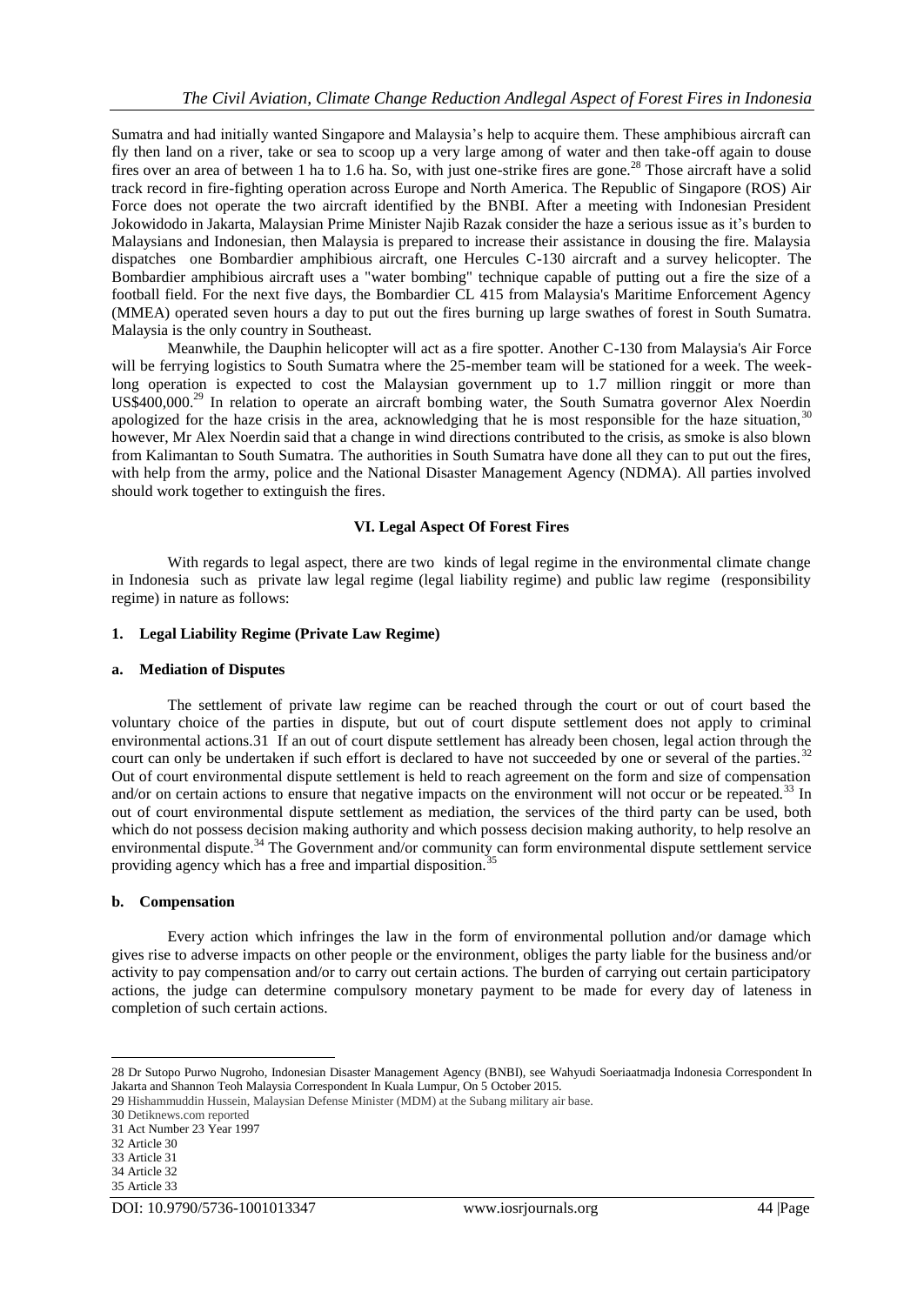## **c. Regime of Liability**

Every action which infringes the law in the form of environmental pollution and/or damage which gives rise to adverse impacts on other people or the environment, obliges the party liable for the business and/or activity to pay compensation and/or to carry out certain actions. As well as the burden of carrying out certain participatory actions, the judge can determine compulsory monetary payment to be made for every day of lateness in completion of such certain actions.<sup>36</sup> Strict of liability regime apply, for that reason party liable for a business and/or activity which gives rise to a large impact on the environment, which uses hazardous and toxic materials, and/or produces hazardous and toxic waste, is liable for losses which are given rise to, with the obligation to pay compensation directly and immediately upon occurrence of environmental pollution and/or damage. The party liable for a business and/or activity can be released from the obligation to pay compensation if those concerned can prove that environmental pollution and/or damage was caused by one of the following reasons the existence of a natural disaster or war; or the existence of situation of coercion outside of human capabilities; the existence of actions of a third party which caused the occurrence of environmental pollution and/or damage. Where losses occur which have been caused by a third party, he third party is liable for paying compensation.<sup>3</sup>

## **d. Time Limit of Bringing Legal Actions**

The limitation period for bringing legal actions to court follows the periods set out in the applicable Civil Procedures Law, and is calculated from the moment the victim knows of the existence of environmental pollution and/or damage. Stipulations on the limitation period for bringing legal actions do not apply to environmental pollution and/or damage which is caused by a business and/or activity which uses hazardous and toxic materials and/or produces hazardous and toxic waste.

## **e. The right of the Community to Bring Class Action**

The community has the right to bring a class action to court and/or report to law enforcers concerning various environmental problems which inflict losses on the life of the community. If it is known that the community suffers as a result of environmental pollution and/or damage to such an extent that it influences the basic life of the community, the governmental agency which is responsible in the environmental field can act in the community's interest.<sup>39</sup> In the scheme of implementing liability for environmental management consistent with a partnership principle, environmental organizations have the right to bring a legal action in the interest of environmental functions. The right to bring a legal action is limited to a demand for a right to carry out particular measures without the presence of a demand for compensation, except for expenses or real outlays. Environmental organizations have the right to bring a legal action if they meet the conditions such as they have the form of a legal body or foundation; in the articles of association of the environmental organization it is stated clearly that the goal of the founding of the organization concerned was in the interests of the preservation of environmental functions; activities consistent with its articles of association have already been carried out.<sup>40</sup> Procedures for the submission of legal actions in environmental problems by the community, refers to the applicable Civil Procedures Law.<sup>41</sup>

## **2. Legal Responsibility Regime (Public Law Regime)**

#### **a. Authority of Civil Government Officials (CGO)**

The Indonesia National Police Investigators (INPI), certain (CGO) associated with the government agency whose scope of functions and responsibility are in the environmental management field, are given special authority as investigators as Civil Investigator Officers (CIO) is provided in the laws appropriate with applicable Criminal Procedures Law (CPL). Such CIO have the authority to carry out examination of the correctness of a report or explanation in relation to a criminal action in the environmental area; to carry out examination of people or legal bodies who are suspected of criminal actions in the environmental field; to request an explanation and evidence from individuals or legal bodies in relation to a criminal incident in the

**<sup>.</sup>** 36 Article 34

<sup>37</sup> Article 35 38 Article 36

<sup>39</sup> Article 37

<sup>40</sup> Article 38

<sup>41</sup> Article 39

DOI: 10.9790/5736-1001013347 www.iosrjournals.org 45 |Page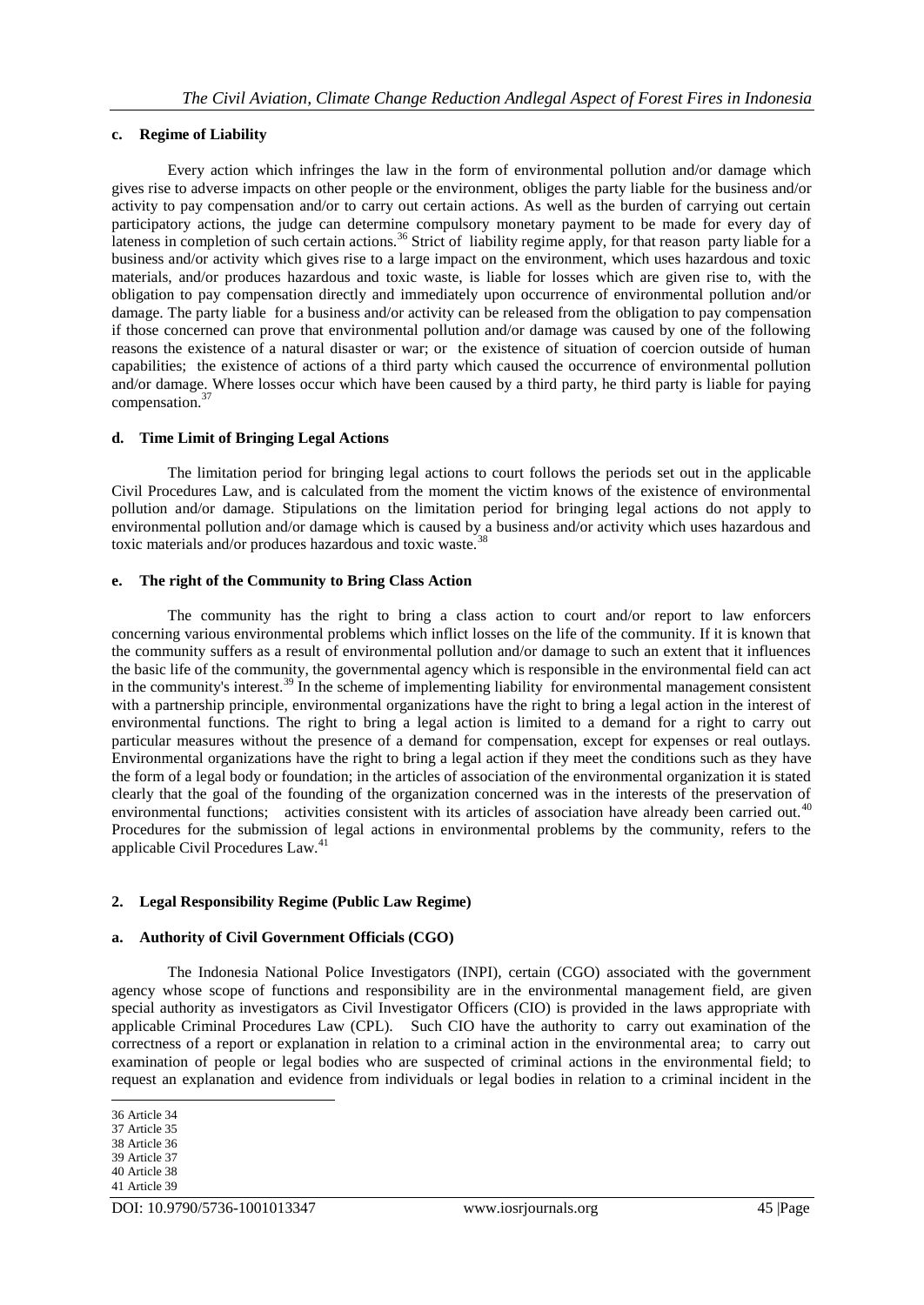environmental field; to carry out examination of account-keeping, notes and other documents which are relevant to a criminal action in the environmental field; to carry out examination at certain places which are suspected of containing evidence, accounts, notes, and other documents along with carrying out confiscation of materials resulting from infringements which can be used as evidence in criminal cases in the environmental field; to request experts assistance in the scheme of the implementation of the function of investigation of criminal actions in the environmental field. In addition, CIO shall inform INPI of the commencement and the result of their investigation and convey the findings of investigation to the Public Prosecutor (PP) through INPI. Investigation of environmental crimes in Indonesian waters and the Exclusive Economic Zone (EEZ) is carried out by investigators according to applicable laws and regulations. <sup>42</sup>

## **b. Criminal Law Provisions**

With regard to criminal law provision, there are at least six provisions regulate criminal law such as action in environmental pollution and/or damage or caused the death or serious injury of person;<sup>43</sup> any person who due to their negligence performs an action that causes environmental pollution and/or damage causes the death or serious injury of a person; any person who in violation of applicable legislation, intentionally releases or disposes of substances, energy and/or other components which are toxic or hazardous onto or into land, into the atmosphere or the surface of water, imports, exports, trades in, transports, stores such materials, operates a dangerous installation, whereas knowing or with good reason to suppose that the action concerned can give rise to environmental pollution and/or damage or endanger public health or the life of another person;<sup>44</sup> any person who in violation of applicable legislative provisions of the effective legislation, because of their carelessness performs an action.<sup>45</sup> The alleged criminal person penalized at least  $\overline{3}$  (three) years and maximum of 15 (fifteen) years imprisonment and at least fine of Rp.500,000,000 (five hundred million rupiah) and maximum fine of Rp.750,000,000 (seven hundred and fifty million rupiah). If all a criminal action done by or in the name of a legal body, company, association, foundation, or other organization, criminal liability to a fine is increased by a third.If a criminal action done by or in the name of a legal body, company, association, foundation or other organization, criminal charges are made and criminal sanctions along with procedural measures are imposed both against the legal body, company, association foundation or other organization concerned and against those who give the order to carry out the criminal action concerned or who act as leaders in the carrying out of it and against the two of them. If a criminal action done by or in the name of a legal body, company, association, foundation or other organization, and is done by persons, both based on work relations and based on other relations, who act in the sphere of a legal body, company, association, foundation or other organization, criminal charges are made and criminal sanctions imposed against those who give orders or act as leaders regardless whether the people concerned, both based on work relations and based on other relations, carry out the criminal action individually or with others.If charges are made against a legal body, company, association, foundation or other organization, the summons to face court and submission of the warrants is directed to the management at their place of residence, or at the fixed place of work of the management. If charges are made against a legal body, company, association, foundation or other organization, which at the time of the bringing of the legal action is represented by someone who is not a manager, the judge can make an order so that the management face the court in person.

## **VII. Conclusion and Recommendation**

## **1. Conclusion**

Based on the above-mentioned description, could be concluded that Indonesia is strongly active effort to prevent and reduction of climate change in the international and national level. As far as related to regulations Indonesia has issued several to implement the commitment to the International Civil Aviation Organization (ICAO) and joint together other international organization such International Air Transportation Association (IATA).

## **2. Recommendation**

Taking into consideration, that climate change is regularly occurs in Indonesia, the authors recommend that Indonesia consistently to effort preventing climate change in Indonesia.

1

<sup>42</sup> Article 40

<sup>43</sup> Article 42 44 Article 43

<sup>45</sup> Article 44

DOI: 10.9790/5736-1001013347 www.iosrjournals.org 46 |Page